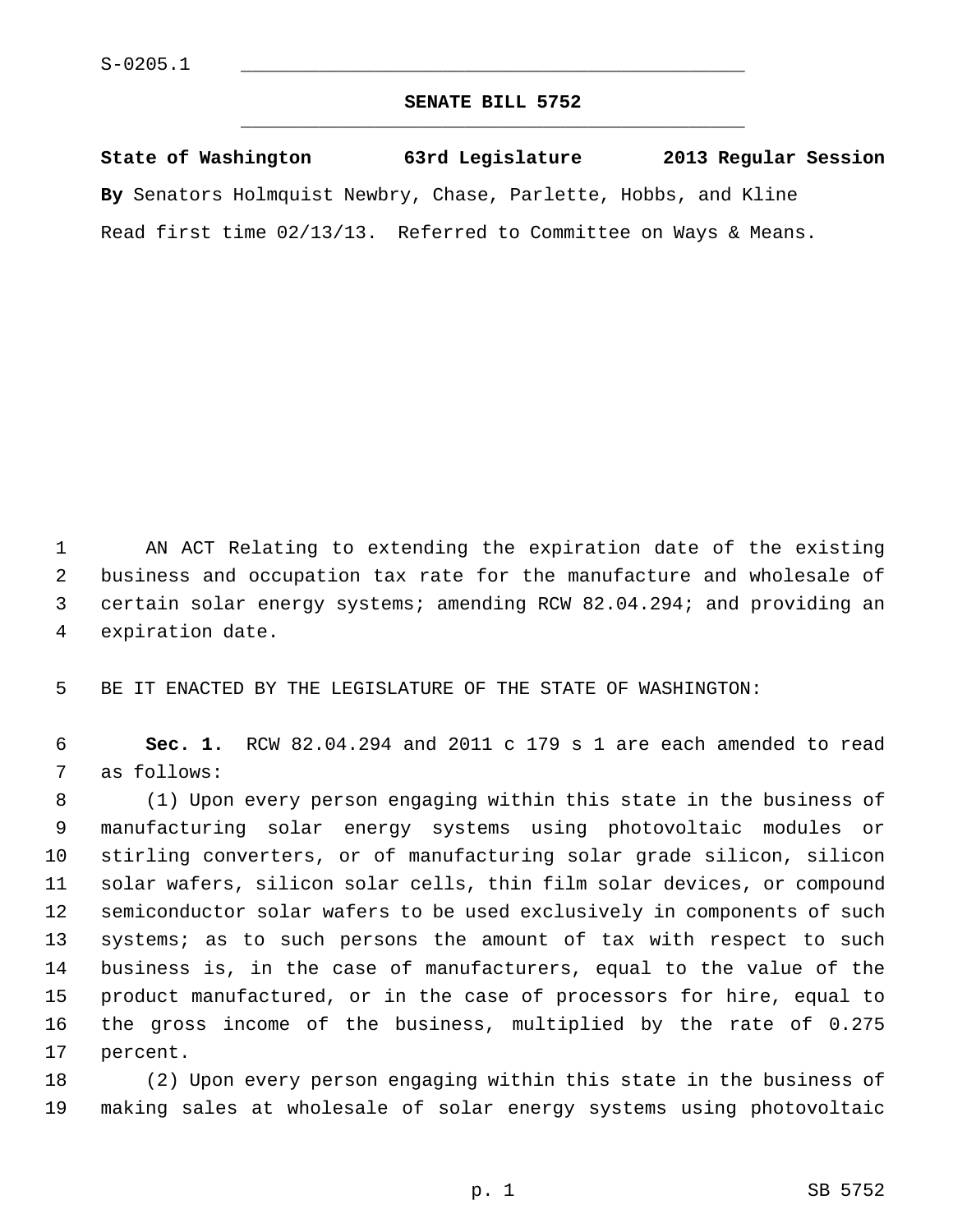1 modules or stirling converters, or of solar grade silicon, silicon 2 solar wafers, silicon solar cells, thin film solar devices, or compound 3 semiconductor solar wafers to be used exclusively in components of such 4 systems, manufactured by that person; as to such persons the amount of 5 tax with respect to such business is equal to the gross proceeds of 6 sales of the solar energy systems using photovoltaic modules or 7 stirling converters, or of the solar grade silicon to be used 8 exclusively in components of such systems, multiplied by the rate of 9 0.275 percent.

10 (3) Silicon solar wafers, silicon solar cells, thin film solar 11 devices, or compound semiconductor solar wafers are "semiconductor 12 materials" for the purposes of RCW 82.08.9651 and 82.12.9651.

13 (4) The definitions in this subsection apply throughout this 14 section.

15 (a) "Compound semiconductor solar wafers" means a semiconductor 16 solar wafer composed of elements from two or more different groups of 17 the periodic table.

18 (b) "Module" means the smallest nondivisible self-contained 19 physical structure housing interconnected photovoltaic cells and 20 providing a single direct current electrical output.

21 (c) "Photovoltaic cell" means a device that converts light directly 22 into electricity without moving parts.

23 (d) "Silicon solar cells" means a photovoltaic cell manufactured 24 from a silicon solar wafer.

25 (e) "Silicon solar wafers" means a silicon wafer manufactured for 26 solar conversion purposes.

27 (f) "Solar energy system" means any device or combination of 28 devices or elements that rely upon direct sunlight as an energy source 29 for use in the generation of electricity.

30 (g) "Solar grade silicon" means high-purity silicon used 31 exclusively in components of solar energy systems using photovoltaic 32 modules to capture direct sunlight. "Solar grade silicon" does not 33 include silicon used in semiconductors.

34 (h) "Stirling converter" means a device that produces electricity 35 by converting heat from a solar source utilizing a stirling engine.

36 (i) "Thin film solar devices" means a nonparticipating substrate on 37 which various semiconducting materials are deposited to produce a 38 photovoltaic cell that is used to generate electricity.